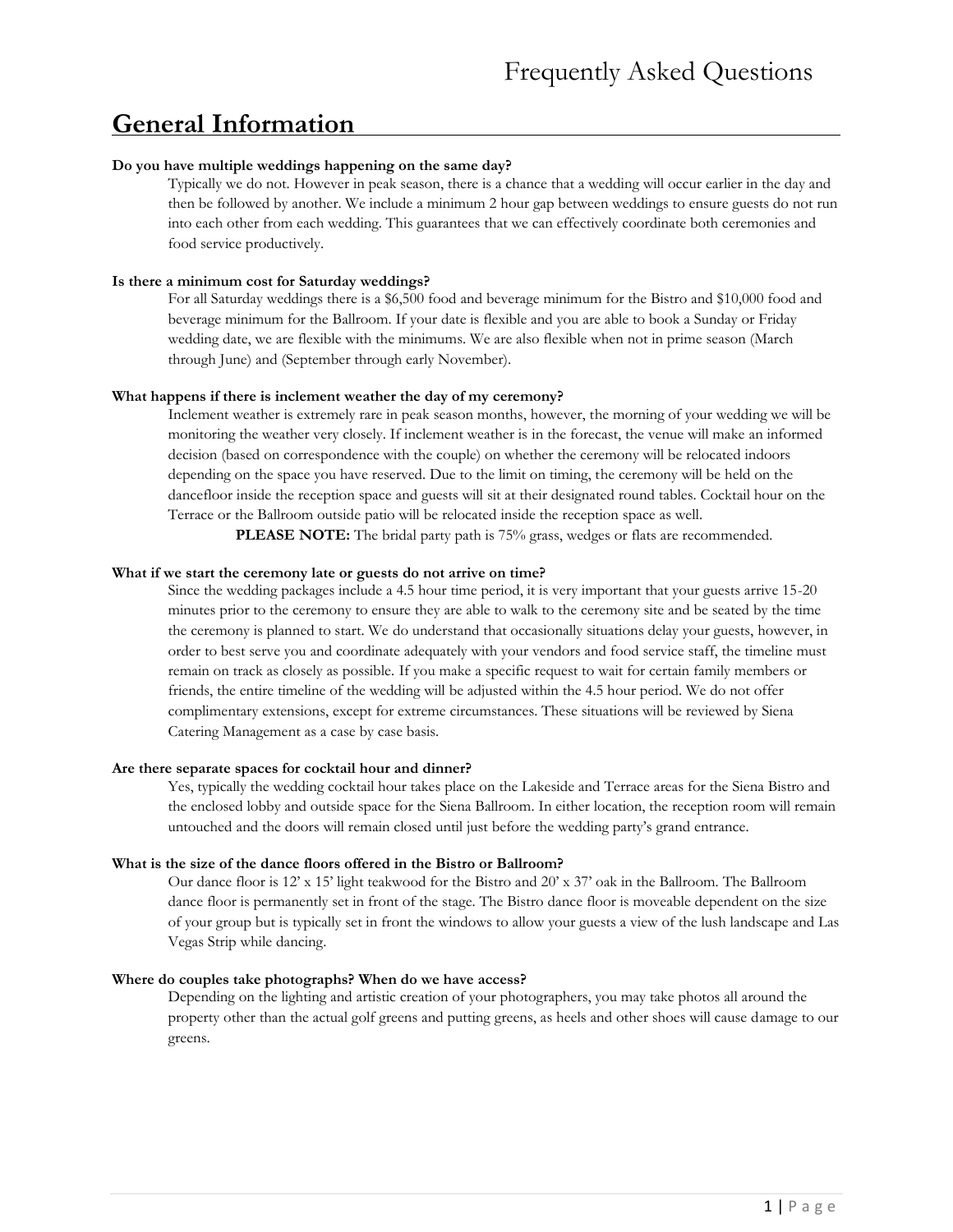# Frequently Asked Questions

#### **Do you allow outside catering?**

Normally, we do not allow outside catering or food/beverage to be brought into the Clubhouse other than wedding cake/specialty desserts. In the event that a wedding is requiring dietary/religious restrictive menus, we will consider an outside catering company on a case by case basis only. If an outside caterer is approved by Siena Catering Management, your Caterer must be completely self-contained not requiring any use of the Club's kitchen facilities, including hot and cold preparation areas, refrigerators, and freezers. For an event to be Kosher the client must provide their own china, serving utensils, and dishes; your outside caterer will assist you with rental fees. All food will additionally need to be served by Siena's food service team only. Additional fees may apply, please inquire.

### **What is the role of the Director of Catering versus the role of a Wedding Planner? Should I hire a Wedding Planner or Coordinator?**

**Our Catering Department** will function as liaison between the Club's Operations staff and Couple; Provide guidance on food and beverage selections; Review linens, conduct a food tasting and wedding ceremony rehearsal, if requested; Detail Banquet Event Orders containing specific information that will be communicated successfully to the Club's staff; Recommend Event Professionals to assist you with photography, floral and décor, officiant, invitations, and other amenities; Create a detailed floor plan of event space for seating assignments; Provide an on-going estimate of Club related charges outlining your financial commitments and deposit schedule and ensure seamless transition to Banquet Manager and Banquet Captain on the day of the wedding.

**Wedding Planners/Coordinators** will assist you with personal needs on the day of your wedding; Provide guidelines on etiquette and protocol or invitations, ceremony components, and toasts; Create a detailed timeline for your wedding day including ceremony and reception; Organize and coordinate vendors; Be your liaison between your family, bridal party, and vendors; Receive, count, and organize your wedding gifts; and Collect any personal items you may have brought at the conclusion of the reception.

Our Catering Department is very hands-on with our couples, helping them navigate through the planning process, guiding them down the aisle, and ensuring a successful event. If you would like to continue with a wedding planner, we would be happy to recommend one of our recommended approved planners and give you a copy of our expectations of those planners.

# **What's Included in my Package?**

### **Is the arch that I see in pictures at the ceremony location included?**

Yes, the arch is included in all of our packages. Our arch comes bare, with no décor or flowers. This is all coordinated through your florist or décor company. You do also have the choice of using our arch or you can coordinate bringing in other structures such as columns, a huppah, or flower vase stands. We just require that the vendor coordinating the structure(s) is licensed and insured. If you choose to decorate the arch with a vendor not on our preferred list, please be aware we cannot supply ladders or tools. Vendors on our recommended list are aware of this policy.



### **Arch Dimensions Are:**

The arch's height is 9' from the center to the top of the arch.

The arch is 2' wide

The arch's opening measures 6' wide.

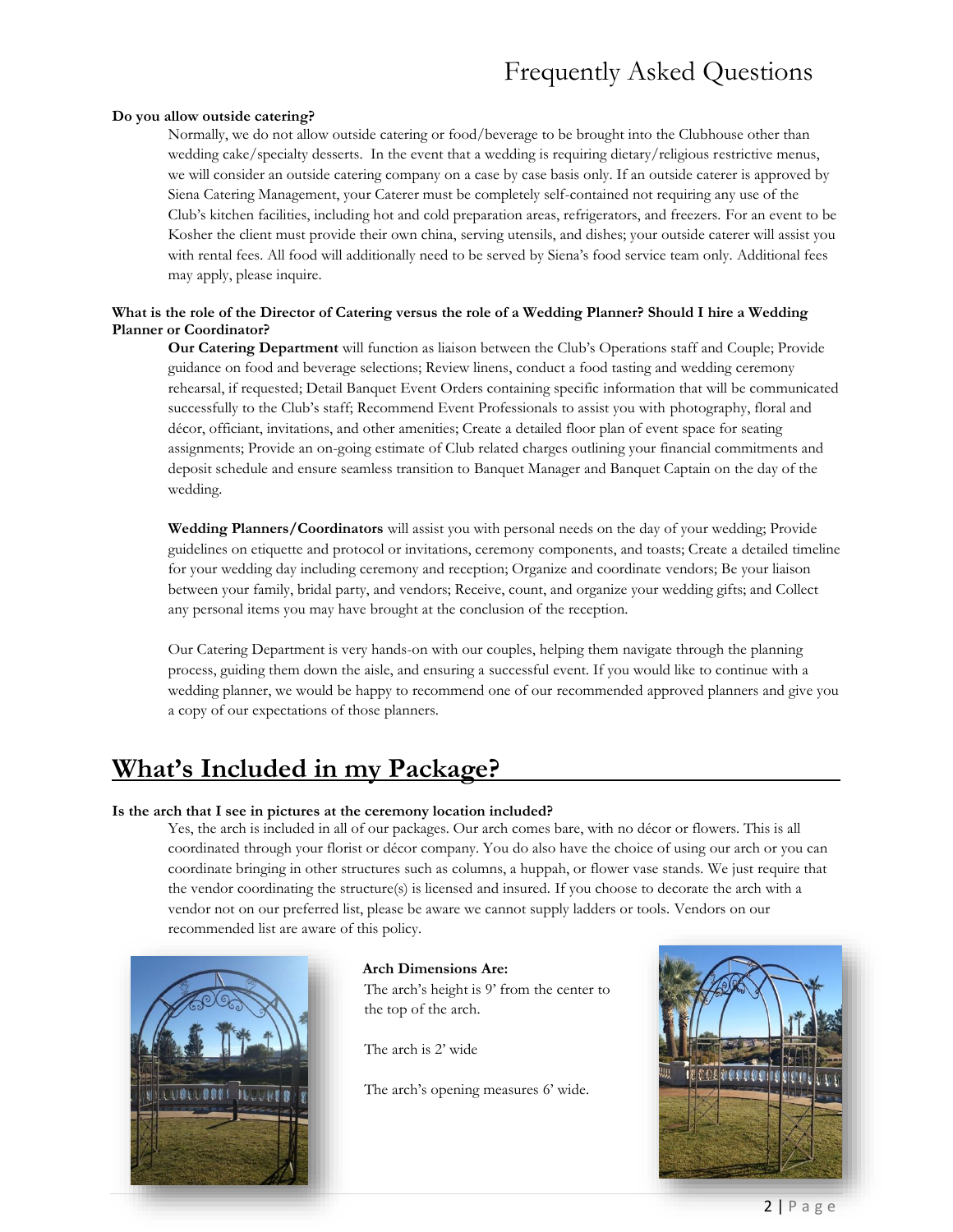# Frequently Asked Questions

#### **Is a tasting included in the package?**

All of our wedding packages include tastings of both the menu and cake options. However, at Siena Golf Club we only do the menu tasting. The cake tasting will be coordinated by you directly with our cake vendor offsite at their facility. Tastings at Siena are after a specific menu has been selected, we unfortunately cannot coordinate a tasting that includes all of our menu options. A menu tasting allows you to sample the salads, accompaniments, and entrees from your selected menu.

At the tasting we will select your chairs and linen colors. We also discuss all of the finalization details and go over all questions or concerns you may have. We host tastings for only 2 people. You are more than welcome to bring more, however the amount of food will not adjust to the larger group. Please try to limit the number of people attending to 4 total. Prior to the tasting you will select 4 different appetizers to try. At the tasting you will be trying all of the entrees included in your menu (minus carving station entrees) and all of the different types of salads. We will also discuss any specialty dietary needs you and your guests may have. The tasting will occur Wednesday through Saturday, typically after 2pm and is subject to availability.

#### **Am I able to host a wedding rehearsal? When is it scheduled?**

Yes, a wedding rehearsal is included within your wedding package. The rehearsal will typically take place the day before your actual wedding and we usually will schedule one-hour to walk through the prelude, processional, and recessional. Anyone that will be part of the ceremony should attend the wedding rehearsal. Officiants are also always welcome! A rehearsal dinner or discounted dinner is not included, however, you are more than welcome to book your rehearsal dinner with our Bistro Department or let the Director of Catering know at least 14 days in advance.

#### **Are there any special golf rates included in my wedding package?**

For weddings booked on our property, we offer a complimentary round of golf for one member of the wedding couple and a guest of their choice. Any other family members or friends who would like to join them will be offered a preferred rate. Please contact our Head Golf Professional, Jeff Corradino or our Director of Golf, Tony Lenzie to book or if you have any questions or concerns pertaining to future golf outings. When contacting them, please copy us on the email and make sure to let them know you are a current wedding couple of Siena Golf Club, your wedding date, and time!

[jcorradino@sienagolfclub.com](mailto:jcorradino@sienagolfclub.com) OR [tlenzie@sienagolfclub.com](mailto:tlenzie@sienagolfclub.com)

#### **What linens and chairs will be provided by Siena Golf Club?**

All of our wedding packages include color coordinated, floor length table linens in a poly cotton blend fabric with napkins in any fabric, buffet table linens, head/sweetheart table linens, reception display linens, cake table linens, highboy cocktail table linens and optional ties, which are available in more than 60 colors. All packages include upgraded chiavari chairs with colored coordinated cushions. We do additionally offer specialty linens, i.e. pintuck, organza, dazzle, or somerset linens in our wedding package for a small additional fee and we would be happy to review swatches with you to ensure your vision is met with the least amount of upgrade costs.

#### **Does Siena provide any of the following: AV equipment, screen & projector, cake stand, cake cutting set, wedding party champagne flutes, etc.?**

Siena Golf Club can rent a screen, projector, or TV/DVD player for a video montage, but we do not have an IT Department so we recommend that all testing of slideshows, DVDs take place before the wedding. We will be happy to discuss the pricing with you. We own a cake stand, cake cutting set, and plain, non-decorated champagne flutes that our wedding couples may utilize free of charge. Please notify the Director of Catering if you are in need of any of these items so that they may provide you with pictures and measurements. In order to provide the best service, we ask that the Catering Department be advised of these needs at least 2-weeks prior to your wedding date.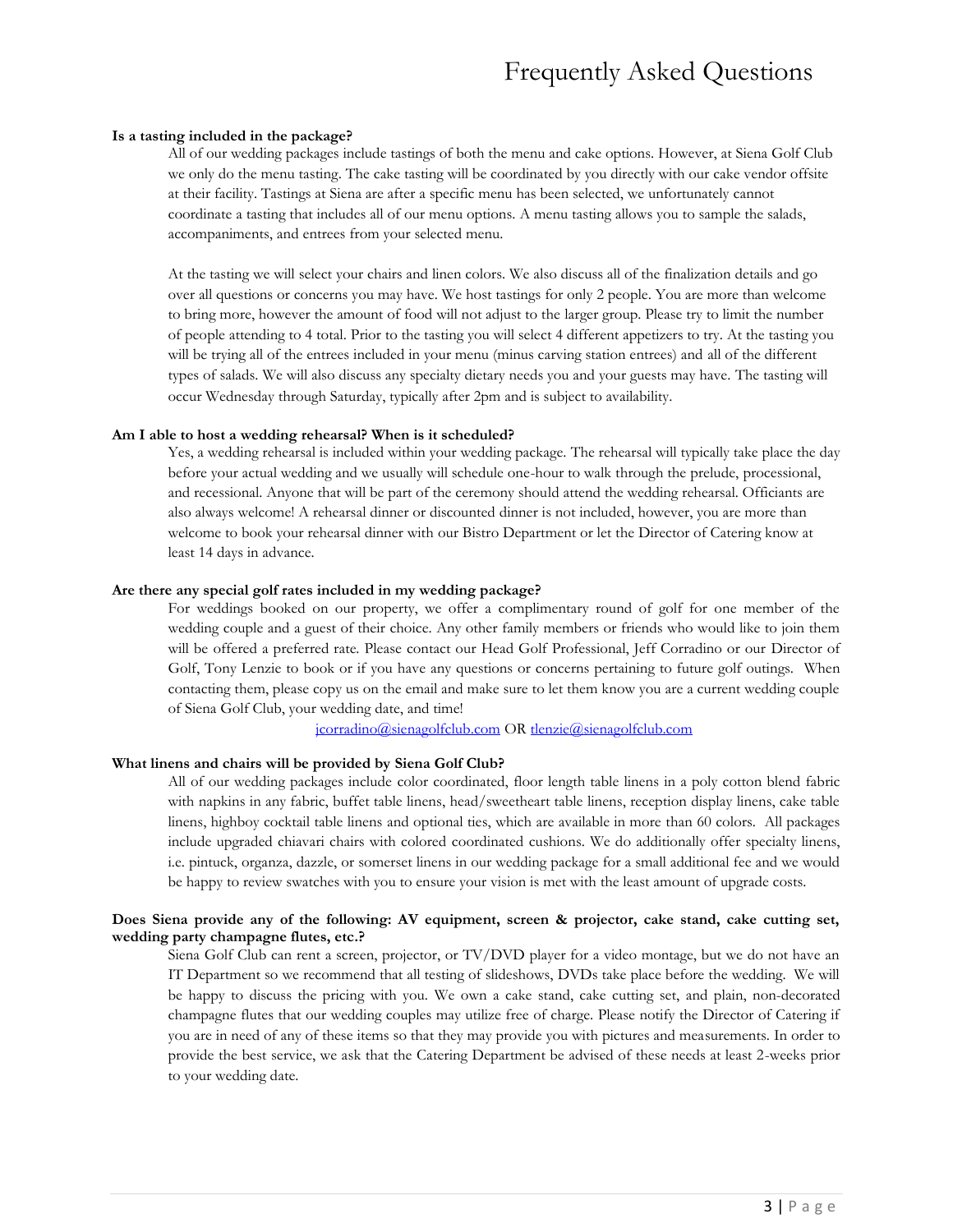# **Vendors**

**Do you only offer certain vendors for your cake and DJ service or do we select them from the list you provided?**  Through our packages, we do only offer one specific DJ Company currently, All Night Long and one specific cake vendor, currently Las Vegas Custom Cakes. We do encourage you to utilize our own preferred vendors since they have built a relationship with our staff and are familiar with how our facility operates. Any outside vendors must be approved and have insurance certificates with coverage faxed to the Catering Department.

### **What is the etiquette on providing vendor meals? Can we meet our vendors prior to the wedding?**

It is always a nice touch to make sure your vendors are fed the day/evening of your wedding considering that they will be with you most of the day. The most common vendors who are offered a meal are your photographer, videographer, and DJ. We will offer a complimentary meal to any vendor from our recommended list. You can absolutely meet our vendors at any time and we encourage you to do so!

# **Policies on Décor**

#### **At the Ceremony Site**

At Siena Golf Club the bunnies, ducks, and geese are complimentary! Nature not only surrounds and embraces you at the golf course but enhances your wedding to make it memorable. That is why we ask when decorating the aisle at your ceremony, you only use organic ingredients (real flower petals versus fake) as after the ceremony, our active wildlife will partake in their duty of cleaning up the space. Fake flowers can disrupt the normal balance and health of our water fowl and local mammals, so please do your part in keeping them safe and healthy!

### **We do not allow rice, birdseed, or confetti, but anything organic as rose petals, lavender, etc. is permitted.**

Fabric aisle runners are not permitted as they are a trip-hazard to the bridal party walking down the aisle. Rented hard surface aisle runners are permitted as long as the wedding is not held in the rainy season.

### **Inside the Reception Space**

For fabric swaging in the ceiling, all draping must be hooked on the unseen side of ledge and removed the night of the event by the décor company.

Inside the Bistro, we can offer three real-flame tea light candles per guest round table to enhance your preexisting décor, however, the request must be finalized at least one month prior to your wedding date. In the Ballroom, real flame candles are not permitted. All centerpieces and décor must only use artificial flamed candles and lighting.

**According to Nevada State Fire and Safety Code taper candles are not permitted. All real flame candles' flames must be below the top of the container they are placed inside (meaning when lit, the flame may not exceed the top of the vase or container). Candles must either be contained within a vase or lantern from all sides or be floating and surrounded by water.**

**PLEASE NOTE:** We will not be able to provide ladders, hooks, or other equipment to your décor company. Any vendor who does not have measurements is encouraged to come out and view the space to ensure the correct dimensions.

## **Food**

#### **Why are buffet menus priced the same as plated menu options? Aren't they cheaper to prepare?**

Buffet menus and plated menus are priced the same due to the fact that both menus have the same amount of food, thus resulting in the same amount of food costs. We do not upcharge the service or delivery method of a plated meal.